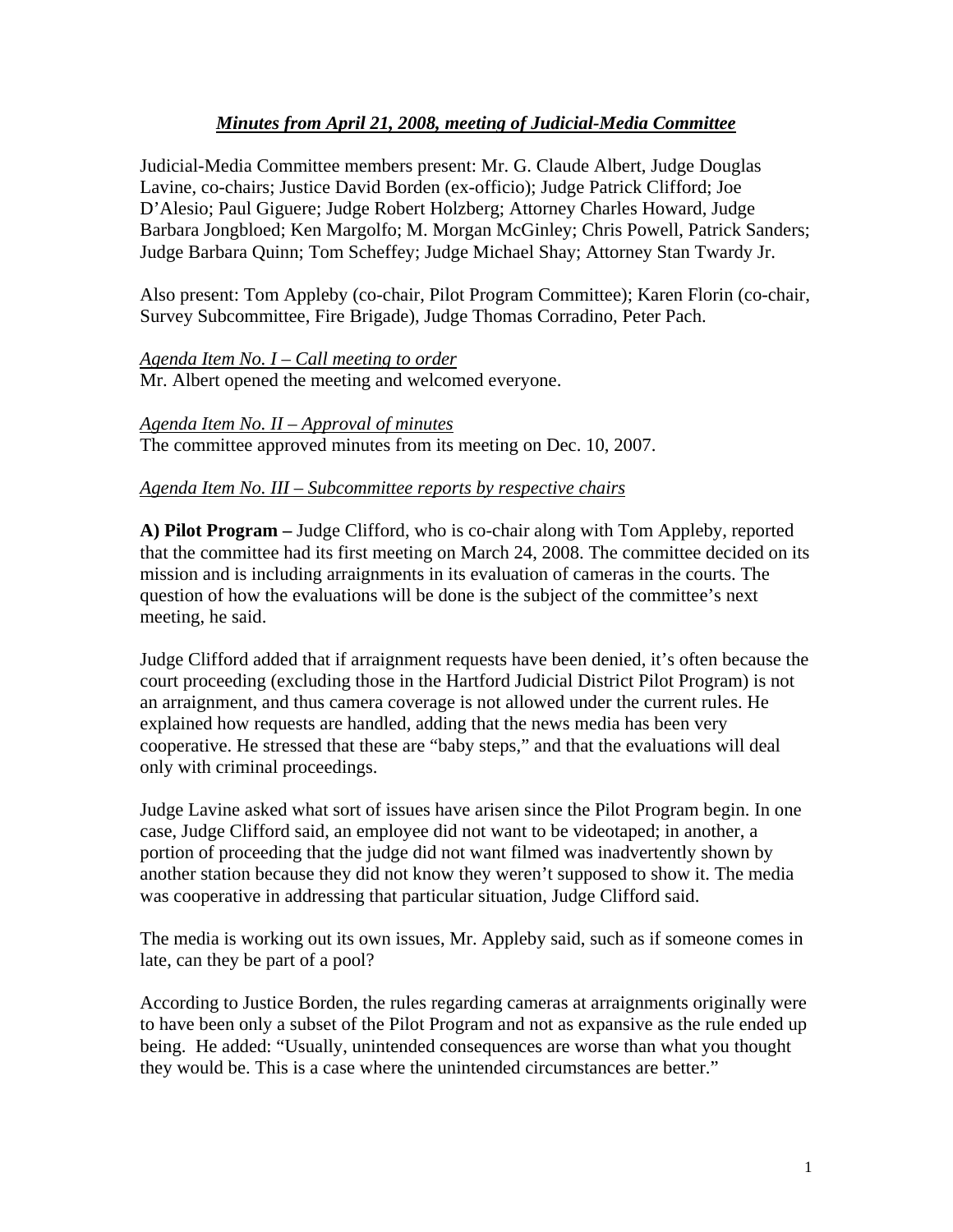One issue that has arisen among the judges is whether shackles should be shown, Judge Clifford said. Mr. Sanders then asked whether there should be specific standards across the board, or are people comfortable with letting things go as they have. Judge Clifford responded that he prefers that the judges have the discretion to decide.

Mr. Albert cited a couple of instances where judges allowed video cameras but not still cameras, on the assumption that a newspaper could get photos from a TV station. Judge Clifford responded that this is a matter of educating the judges about the differences between print and electronic media, and why that's not easily done.

# **B) Events**

Attorney Twardy reported that 32 journalists attended the Law School for Journalists on March 19, 2008. The program was very well-received, according to Judge Holzberg, (he participated in the event and helped organize the program). Judge Susan Handy, who moderated a panel that discussed how sexual assault cases are handled, did a great job, he added.

Mr. Albert, who attended the program, said he learned a lot, adding: "What became apparent is that these cases are like an iceberg. There's a tremendous amount of thought and work going on that you may not see."

Judge Lavine indicated that the next program will be a Journalism School for Judges.

### \***The Survey Subcommittee provided its report following Items IV, VI, and VII of the meeting.**

#### *IV. Discuss judges writing op-ed pieces*

(Please note that Judge Corradino and Mr. Pach attended the meeting for this portion of the agenda.)

Mr. Albert introduced Mr. Pach; he is principally responsible for the op-ed section of The Harford Courant.

Some weeks ago, Judge Corradino said, he suggested that having judges write such pieces might be fruitful. For a democracy to work, he continued, people need to know what the various branches of government are doing. And if people read the newspaper, they might think that the only cases judges handle are arraignments, murders, rapes and robberies, Judge Corradino said. However, there are "a whole slew of cases that directly impact on people's lives" and aren't reported in the newspaper, he said. He added that he's not blaming the papers; they can only do so much.

Justice Borden suggested that a subcommittee of editors and judges be established to develop guidelines for writing op-eds/commentary. Potential topics could include what it's like for a judge to sit in a GA, what goes into deciding what bond to set, and what it's like to sit in family court. The whole concept of judges writing such pieces "is a terrific idea," Justice Borden added.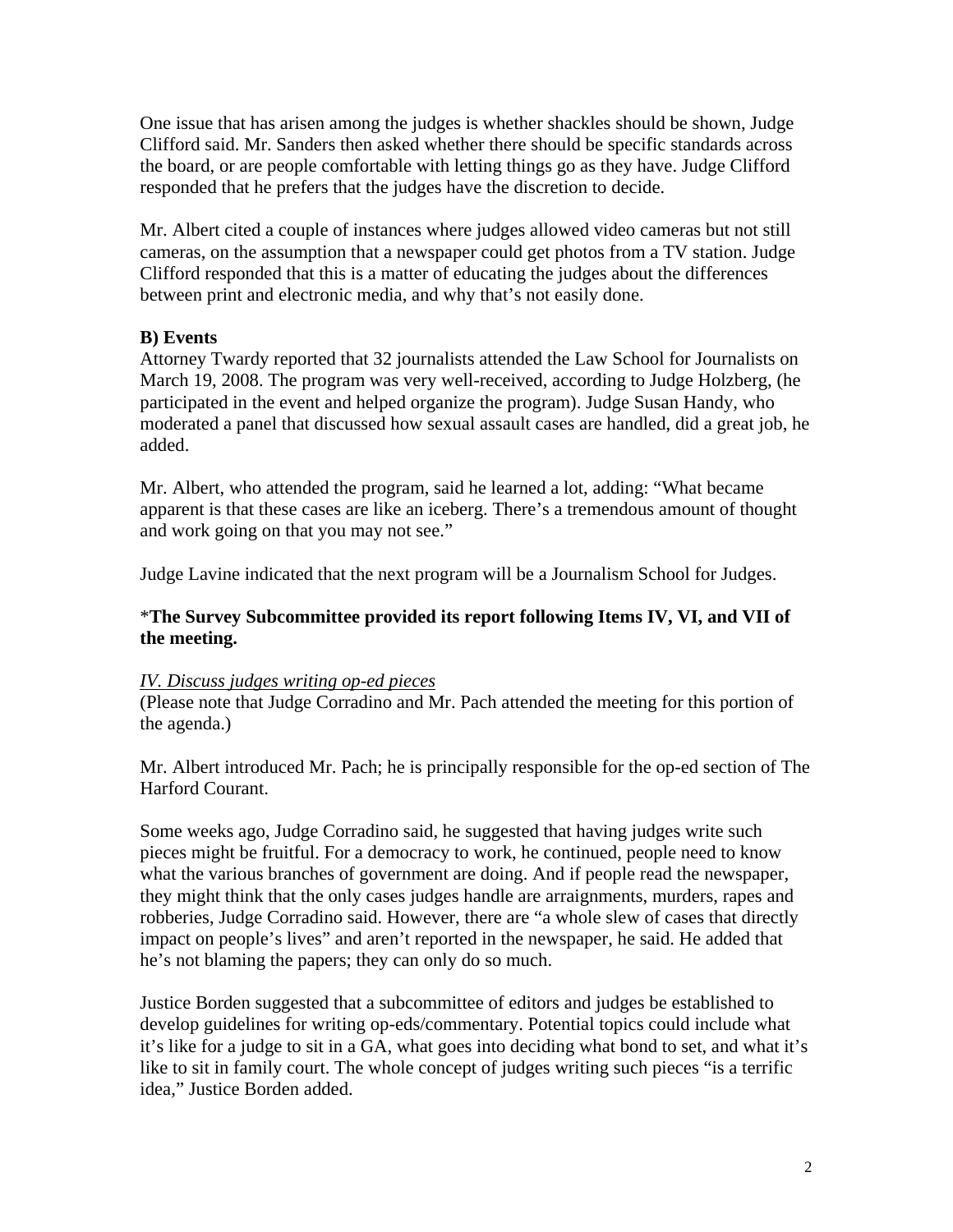Mr. Powell agreed, suggested that both general essays and weekly and monthly summaries of monthly cases could be considered.

Judge Lavine added that he did not think it would be a good idea to have one judge writing a column about another judge's decision.

Mr. Pach explained that the Courant's op-ed section is not interested in copy that reads like legal text. Some judges have written columns in the past, but typically "it's a very quiet community," he said. He added that there's no barrier for judges getting published in the newspaper provided the copy is clear and to the point. The judges also have to feel comfortable writing in the newspaper, he said.

# **At this point, Judge Lavine recessed the business portion of the meeting to accommodate the tight schedule of the meeting's speaker, Judge Rudy Kass.**

# *VI. Introduction of Massachusetts Judge Rudy Kass VII. Presentation by Judge Kass*

Judge Lavine introduced Judge Kass, whose topic was: *Pending Cases: What A Judge Can and Cannot Say."* 

In his presentation, Judge Kass addressed the Code of Judicial Conduct, which prohibits judges from commenting on pending cases. He added that he also believes it's always better for a judge to respond to a reporter, even if it is to cite the canon that prohibits comment on pending cases.

The group touched on several topics as a result of comments from Judge Kass, including lawyers responding to criticism about judges; a proposal in Massachusetts that would allow judges to issue a memorandum of explanation; and the question of defending the institution from within rather than relying on others, such as the bar.

"I would much prefer that defending the institution come from within the institution," Mr. Powell said. "Don't hide behind someone else."

"You lose either way," Judge Holzberg responded. "We'll then be accused of circling the wagons – judges protecting judges."

Other topics of discussion included the case of a state judge being criticized for upholding the rule of law and the lack of response from Judicial (the case was pending, and the Branch could not comment under the Code of Judicial Conduct, Judge Quinn said); the responsibility and lack of the media in following up on stories; the lack of knowledge among the media about court; and what role academia could play in responding to the media.